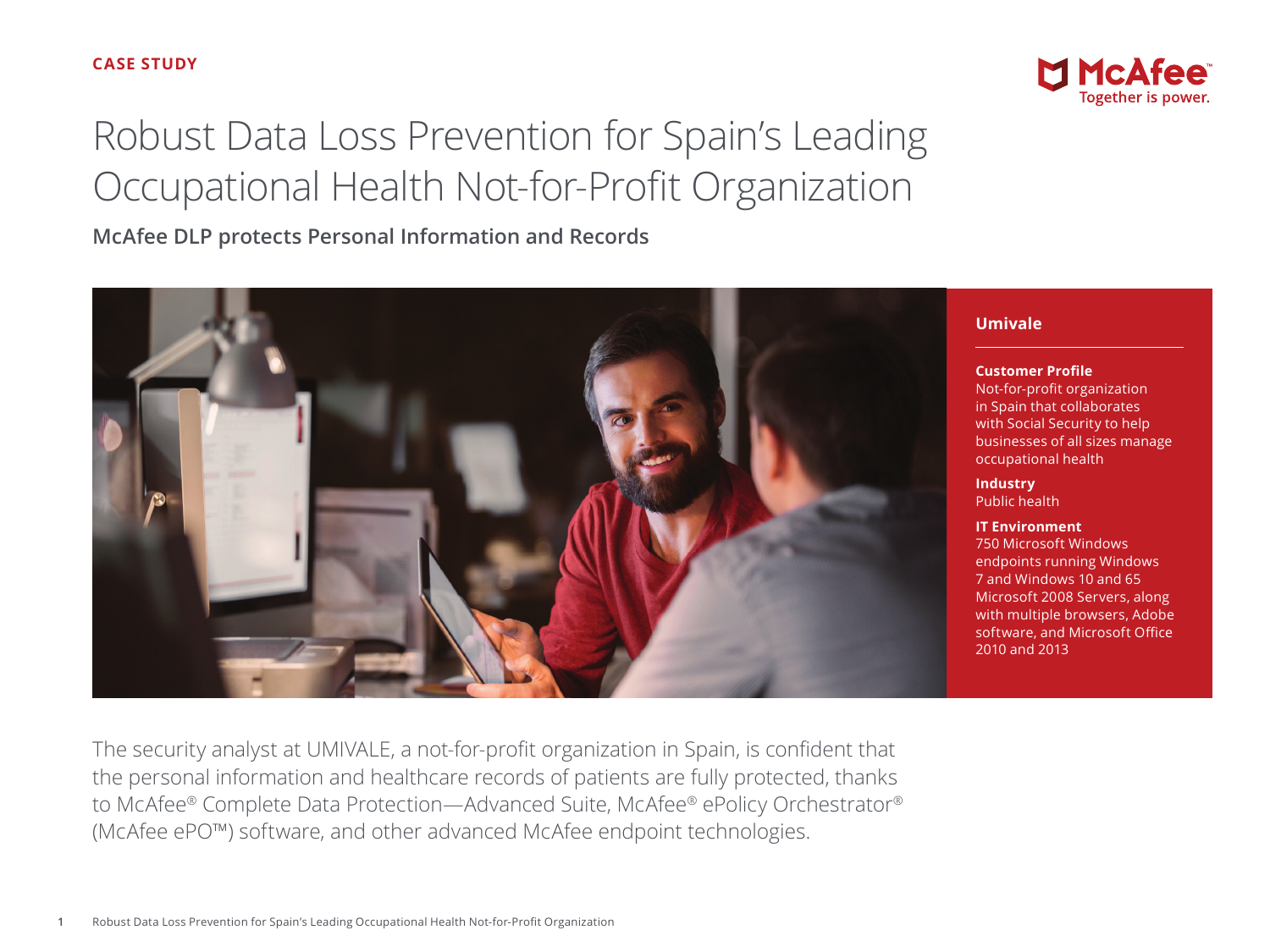## **CASE STUDY**

Raul Marín, Chief IT Security Analyst at Umivale, firmly believes that he and his team have a social obligation to Umivale's partners and their employees—to serve as a trusted custodian of the healthcare and sensitive personal data of workers in Spain.

Headquartered in Valencia, Spain, Umivale has approximately 700 employees and supports more than 55,000 businesses of all sizes and across all sectors from multinational enterprises with more than 30,000 employees to national banks to medium-size and small businesses. With its close ties to Spain's Seguridad Social (Social Security) administration, Umivale is required to maintain strict adherence to regulatory mandates relating to occupational healthcare data and worker privacy.

In his role at Umivale, Marín is "constantly keeping an eye out for threats that may put the organization at risk or may potentially cause a data breach. We cannot afford, in any way, to compromise the privacy and well-being of our 600,000 constituents in the Spanish workforce. We are first and foremost concerned about upholding our obligations to our clients and to maintaining the privacy and safety of their healthcare data. Our clients are aware that we hold ourselves to a high standard of information security."

## **Governed by Rigorous Best Practices**

Marín and his team are meticulous about applying the highest possible level of security controls across all components of the organization's primarily Microsoftbased environment, which includes 750 Microsoft Windows endpoints running Windows 7 and Windows 10 and 65 Microsoft 2008 Servers, along with multiple browsers and common applications like Adobe software and Microsoft Office 2010 and 2013.

At Umivale, application deployment is centralized and application usage is carefully monitored. "Our infrastructure does not allow users to operate outside the established parameters. This protects both the organization and the individual user. These operational restrictions help us avoid potential problems. Every change is monitored and inventoried strictly. Everything has been designed with prevention in mind."

In addition to vigilant monitoring of all systems, Marín and his team ensure that all endpoints and workstations have the latest .DAT updates. They also have standardized access protection rules to minimize the probability of compromise by next-generation threats like CrytoLocker ransomware malware.

## **Solution: Integrated McAfee Solutions Support Umivale's Security Best Practices**

Marín and his team have been able to adhere to their rigorous methodologies through the deployment of multiple McAfee technologies for more than 18 years. "The best proof of the effectiveness of McAfee solutions is that we've had very few incidents over the years." Currently, user workstations and servers are protected by McAfee VirusScan® Enterprise and McAfee Endpoint Threat Protection. Integration with McAfee ePO software provides the security group with centralized, single-pane-of-glass visibility to both user behavior and potential threats.

#### **Challenges**

- Securing sensitive healthcare and personal data
- Protecting data at rest, data in use, and data in motion
- Preventing data exfiltration, achieving compliance, and having better overall control over data
- Reducing operating costs for IT systems and avoiding other costs associated with regulatory breaches

#### **McAfee Solutions**

- McAfee Complete Data Protection—Advanced Suite
- McAfee Data Loss Prevention Endpoint
- McAfee Endpoint Threat Protection
- McAfee ePolicy Orchestrator software
- McAfee VirusScan Enterprise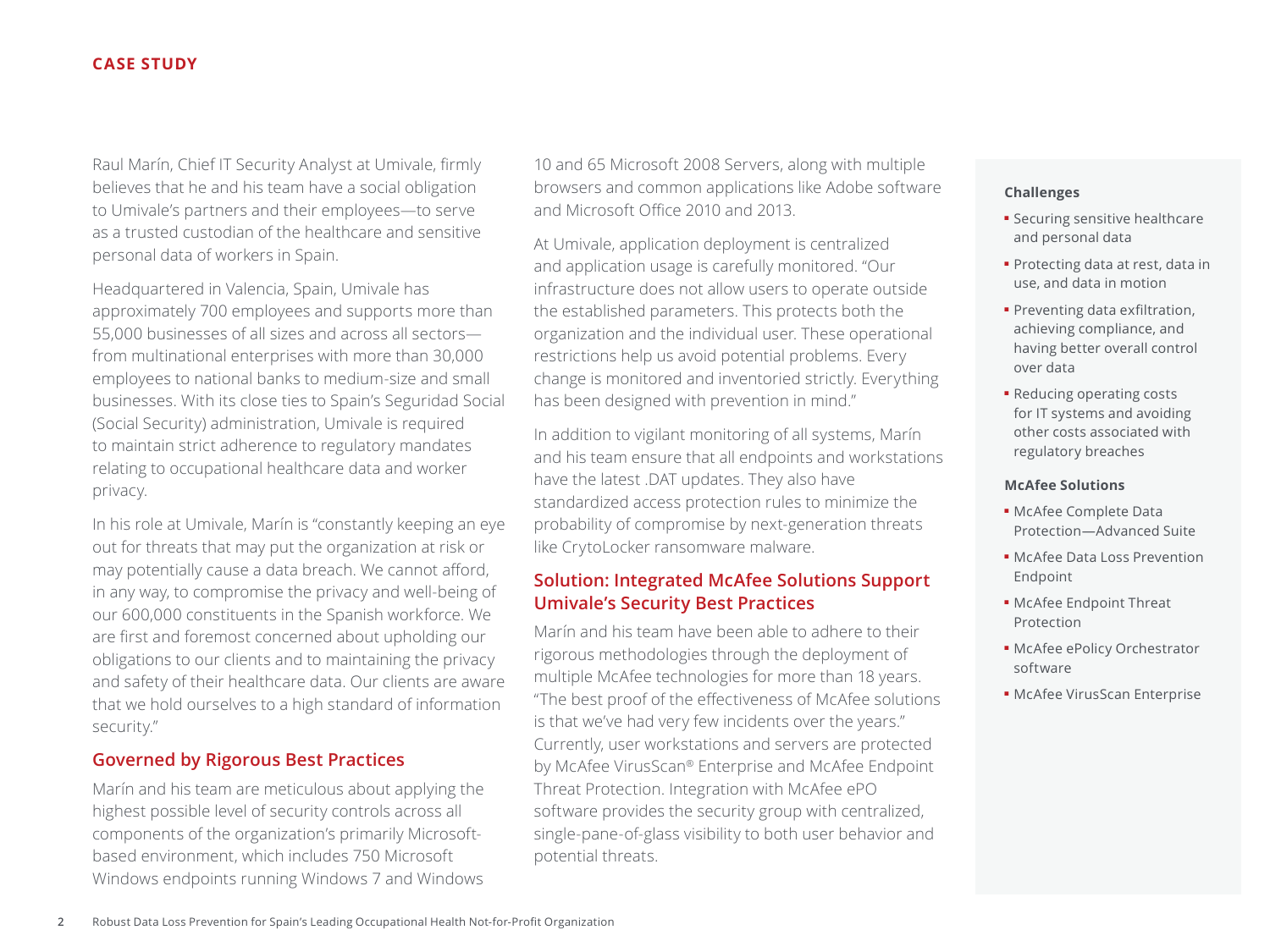## **CASE STUDY**

"With the McAfee ePO console, we can quickly detect and respond to malware that may enter via archives and see how many times antivirus has been activated over time for a historical perspective," says Marín. "In addition, we appreciate rules-based access protection, which doesn't permit an executable archive to reside in the temp folder, nor does it permit installation of unauthorized screensavers by users, for example. McAfee products have also protected us from encryption-based ransomware attacks. We've had multiple instances of these and have been able to successfully mitigate all of them."

Marín also notes that deployment of McAfee products has been economical, reducing Umivale's IT operational costs and resulting in avoidance of costs associated with breaches. "We've been able to thwart hundreds of attacks with these solutions," he says. "This would not have been possible without the comprehensive and detailed reports and statistics generated by McAfee ePO software."

# **McAfee Data Loss Prevention Extends Control Over Sensitive Healthcare Data**

Over time, Marín and his team have made sure that all the bases are covered—with antivirus, antispyware, firewall, demilitarized zones (DMZ), network traffic analysis, access protection, and encryption for email. However, maintaining control over sensitive data has been a significant challenge for the organization, which handles hundreds of thousands of client healthcare records on a daily basis.

As Marín puts it, "As users create documents and share documents, there has always been a percentage of data over which we've lacked control. Webmail, the use of smartphones, and other popular technology trends have opened up new threat vectors. And it's impossible for us to restrict the flow of data because data creation and exchange is essential to the services we provide—which is why we decided to investigate McAfee's data loss prevention solutions."

Marín undertook a thorough evaluation of data loss prevention (DLP) solutions from a variety of vendors. He discovered that most vendors have a management console for their antivirus products, but not for DLP. In addition, he found that the rule sets offered by some vendors were limited and generally did not include applications. "McAfee DLP solutions offer a wider array of capabilities and meet all our criteria: prevention of data exfiltration, simplified compliance, and better control over sensitive data. Also, we have more control than we've ever had before over confidential data that moves across mobile devices and other channels," affirms Marín.

After doing its due diligence, the Umivale security staff deployed McAfee Complete Data Protection—Advanced Suite and McAfee DLP Endpoint company-wide. Now Marín and his team are assured that all endpoints at Umivale are secured. Additionally, they have the ability to quickly identify and classify sensitive data that is important to Umivale's operation based on document location, author, and other characteristics.

#### **Results**

- Improved monitoring of input and output flows of sensitive information in the organization
- Increased protection against attacks and the ability to derive statistics and reports that allow for continuous improvement of safety procedures
- Improved utilization and enforcement of policy through preconfigured and customizable rule sets
- Analysis of the volume and contexts of terminology associated with health treatments
- Faster data protection